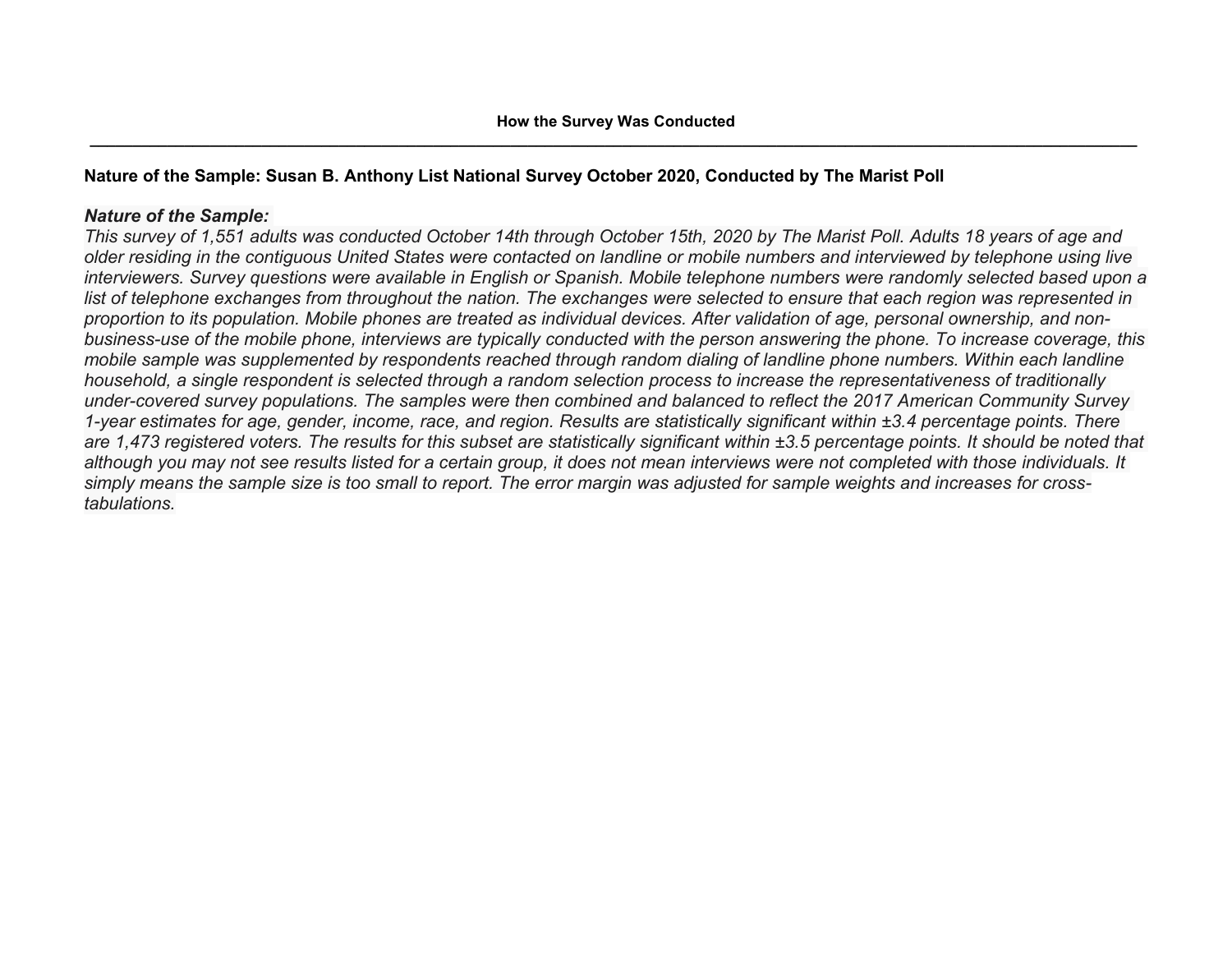## How to Read Banners

'Banners' are a simple way to display tabular data. The following provides an explanation of how to read the banners.

- 1. Thinking of the entire table as a grid of cells, each cell contains a number. This number gives the *percentage* of respondents in a column in each cell.
- 2. Columns read vertically down the page.
- 3. The table headings present the people, or subgroup, each column represents. They are each noted with a letter.
- 4. The remaining rows present the column percentages for each valid response category to a question.
- 5. The banners include notations for statistical significance testing between columns. Each column is labeled with letters. If a capital letter is below a percent, it notes that this percent is statistically different at the 95% confidence level from the percent of the lettered column. If a lowercase letter is below a percent, it notes this percent is statistically different at the 90% confidence level from the percent of the lettered column. For example in the table below, the 48% in column D is statistically different from the 11% in column C at a 95% confidence level. Adults who identify as pro-choice are statistically more likely to support Congress adding more Supreme Court Justices than are individuals who identify as pro-life.
- 6. Please note totals may not add to 100% due to rounding.

|                                                                                                                                                                                                                                                        |                    |                                         | <b>National</b>                    |     | <b>Position on Abortion</b> |
|--------------------------------------------------------------------------------------------------------------------------------------------------------------------------------------------------------------------------------------------------------|--------------------|-----------------------------------------|------------------------------------|-----|-----------------------------|
|                                                                                                                                                                                                                                                        |                    | <b>National</b><br><b>Adults</b><br>(A) | Registered<br><b>Voters</b><br>(B) | (C) | Pro-life Pro-choice<br>(D)  |
| Some members of congress have suggested that if Joe<br>Biden becomes president he should add more justices<br>to the Supreme Court, commonly referred to as "court<br>packing." Do you support or oppose adding more<br><b>Supreme Court justices?</b> | <b>Support</b>     | 32%                                     | 31%                                | 11% | 48%<br>c                    |
|                                                                                                                                                                                                                                                        | Oppose             | 60%                                     | 61%                                | 84% | 43%                         |
|                                                                                                                                                                                                                                                        |                    |                                         |                                    | D   |                             |
|                                                                                                                                                                                                                                                        | <b>Vol: Unsure</b> | 8%                                      | 8%                                 | 6%  | 10%<br>С                    |